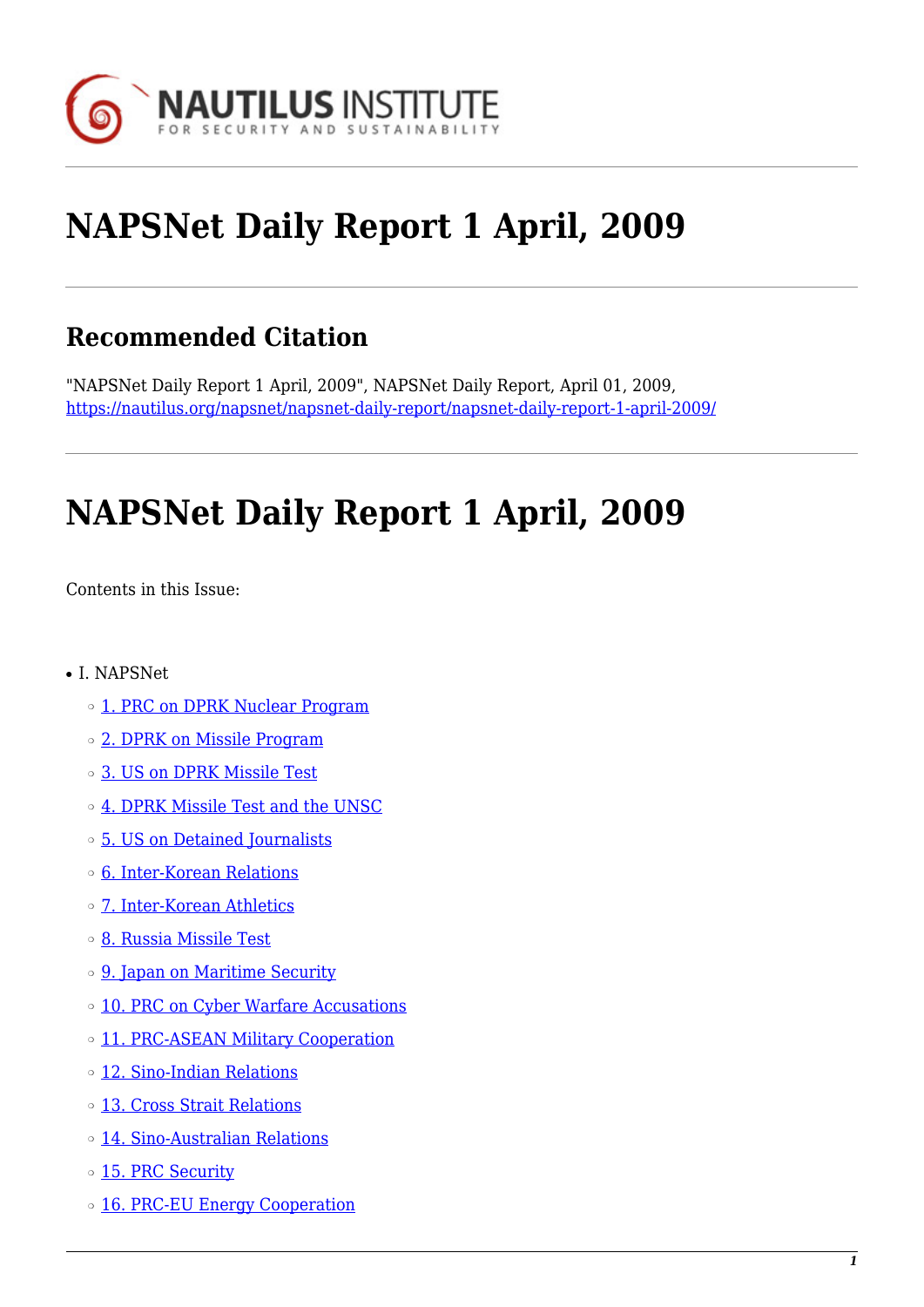- ❍ [17. PRC Environment](#page-6-0)
- o [18. PRC Energy and the Environment](#page-6-1)
- o [19. PRC on Climate Change](#page-6-2)
- o [20. PRC Anti-Corruption Measures and the Internet](#page-6-3)
- II. PRC Report
	- ❍ [21. PRC Shanghai World Expo](#page-7-0)
	- ❍ [22. PRC Civil Society and Family Planning](#page-7-1)
	- o [23. PRC Civil Society](#page-7-2)
- III. ROK Report
	- ❍ [24. DPRK Missile](#page-8-0)
	- ❍ [25. DPRK Detention of Journalists](#page-8-1)
	- $\circ$  [26. U.S., ROK Policy Toward DPRK](#page-8-2)
	- ❍ [27. Inter-Korea Relations](#page-8-3)
	- ❍ [28. ROK Attitudes Toward DPRK](#page-9-0)

[Preceding NAPSNet Report](https://nautilus.org/mailing-lists/napsnet/dr/2009-2/napsnet-daily-report-31-march-2009/)

MARKTWO

# **I. NAPSNet**

# <span id="page-1-0"></span>**1. PRC on DPRK Nuclear Program**

Xinhau News ("CHINA URGES RESTRAINT ON KOREAN PENINSULA NUCLEAR ISSUE", 2009/03/31) reported that the PRC urged parties involved in the Korean Peninsular nuclear issue to show restraint and do more to safeguard peace and stability of the Korean Peninsula and northeast Asia. Foreign Ministry spokesman Qin Gang told a regular press briefing that the PRC would keep close contacts with concerned parties. "China has paid close attention to the development of the issue. Parties involved should stay cool-headed and show restraint at the current stage, and avoid any action that may further complicate the situation," Qin said.

<span id="page-1-1"></span>[\(return to top\)](#page-0-0) 

# **2. DPRK on Missile Program**

Bloomberg News (Jonathan Tirone, "NORTH KOREA THREATENS WAR AGAINST JAPAN OVER MISSILE", 2009/03/31) reported that the DPRK's government vowed to wage war against Japan if Japanese defense forces try to shoot down a missile that the DPRK says will carry a communications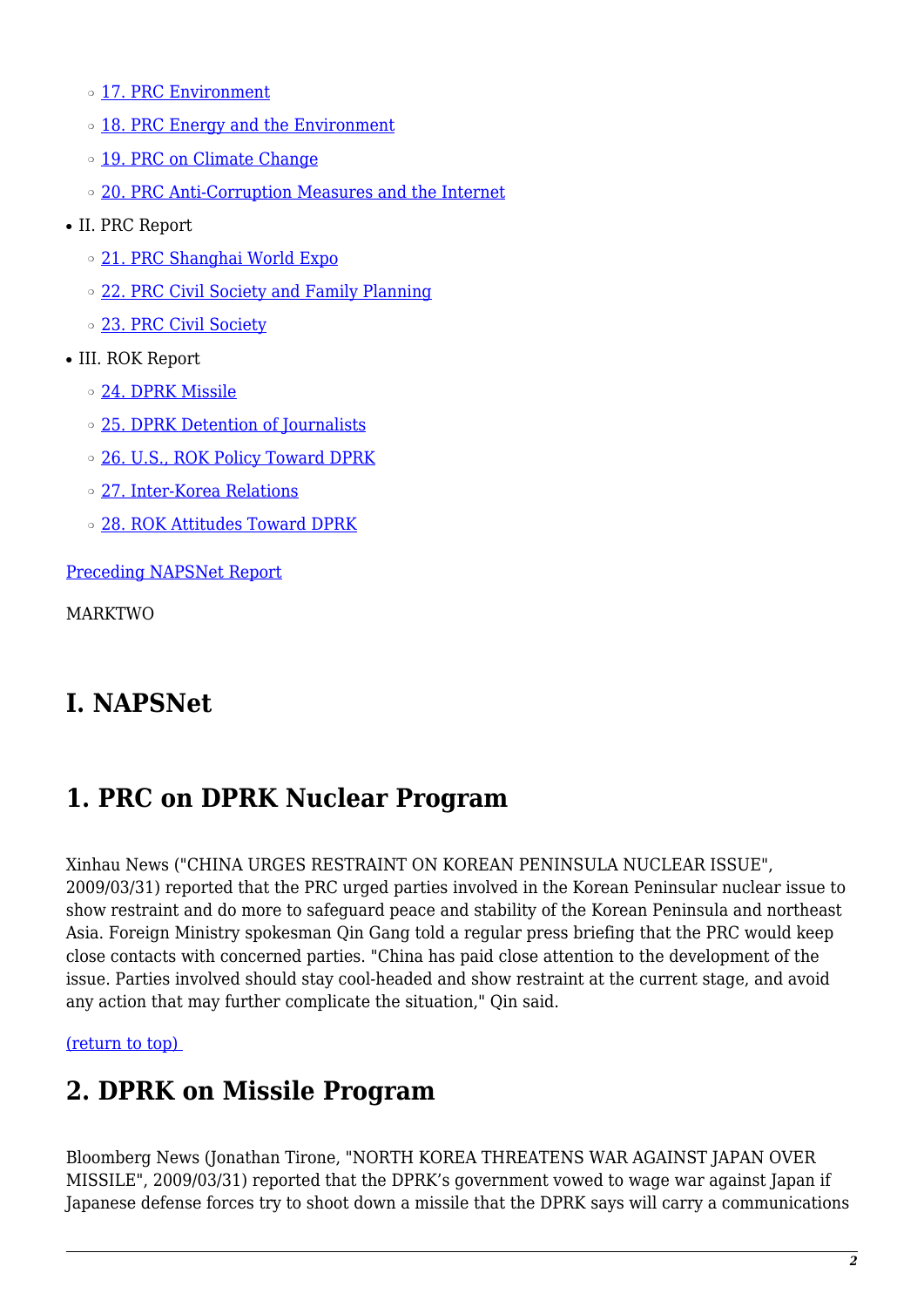satellite. "Should Japan dare recklessly to intercept the DPRK's satellite, its army will consider this as the start of Japan's war of reinvasion more than six decades after the Second World War," the official Korean Central News Agency said today in an e-mailed statement.

Associated Press (Jae-Soon Chang, "NORTH KOREA THREATENS TO SHOOT DOWN SPY PLANES", Seoul, 2009/04/01) reported that the DPRK's state radio accused U.S. RC-135 surveillance aircraft of spying on the launch site on its northeast coast, according to the ROK Unification Ministry. "If the brigandish U.S. imperialists dare to infiltrate spy planes into our airspace to interfere with our peaceful satellite launch preparations, our revolutionary armed forces will mercilessly shoot them down," the ministry quoted the radio as saying.

<span id="page-2-0"></span>[\(return to top\)](#page-0-0) 

# **3. US on DPRK Missile Test**

Reuters ("CLINTON WARNS N.KOREA ON MISSILE PLAN", The Hague, 2009/03/31) reported that the DPRK's preparations to launch a missile are another example of its provocative behavior and Japan would have every right to defend itself, U.S. Secretary of State Hillary Clinton said. "It is an unfortunate and continuing example of provocation by the North Koreans," Clinton told a news briefing at a conference in The Hague . "There will be consequences," she said of possible U.N. Security Council actions , adding: "Japan has every right to protect and defend its territory."

<span id="page-2-1"></span>[\(return to top\)](#page-0-0) 

# **4. DPRK Missile Test and the UNSC**

Kyodo News ("JAPAN, S. KOREA, U.S. REAFFIRM STANCE TO TAKE N. KOREA LAUNCH TO UNSC", The Hague, 2009/03/31) reported that the foreign ministers of Japan, the ROK and the US reaffirmed their consensus in separate bilateral talks Tuesday that should the DPRK go ahead with a rocket launch, the issue should be taken up at the U.N. Security Council, sources involved in the talks said. They agreed the three countries would deal with the launch with an eye toward proposing a new resolution at the Security Council, the sources said.

<span id="page-2-2"></span>[\(return to top\)](#page-0-0) 

# **5. US on Detained Journalists**

Agence France Press ("US WORKS WITH SWEDES ON JOURNALISTS IN NORTH KOREA", Washington, 2009/03/31) reported that the United States said it is continuing to work with Sweden , which represents US interests in Pyongyang , to determine the fate of two US women journalists being held by the DPRK . Gordon Duguid , a State Department spokesman , could not independently verify DPRK news reports that Pyongyang would try the two journalists for "hostile acts" and illegally entering the country. "We've seen press reports of these actions," Duguid told the daily media briefing at the State Department. "We are working this matter diplomatically. I don't have any further update for you than I did yesterday."

#### <span id="page-2-3"></span>[\(return to top\)](#page-0-0)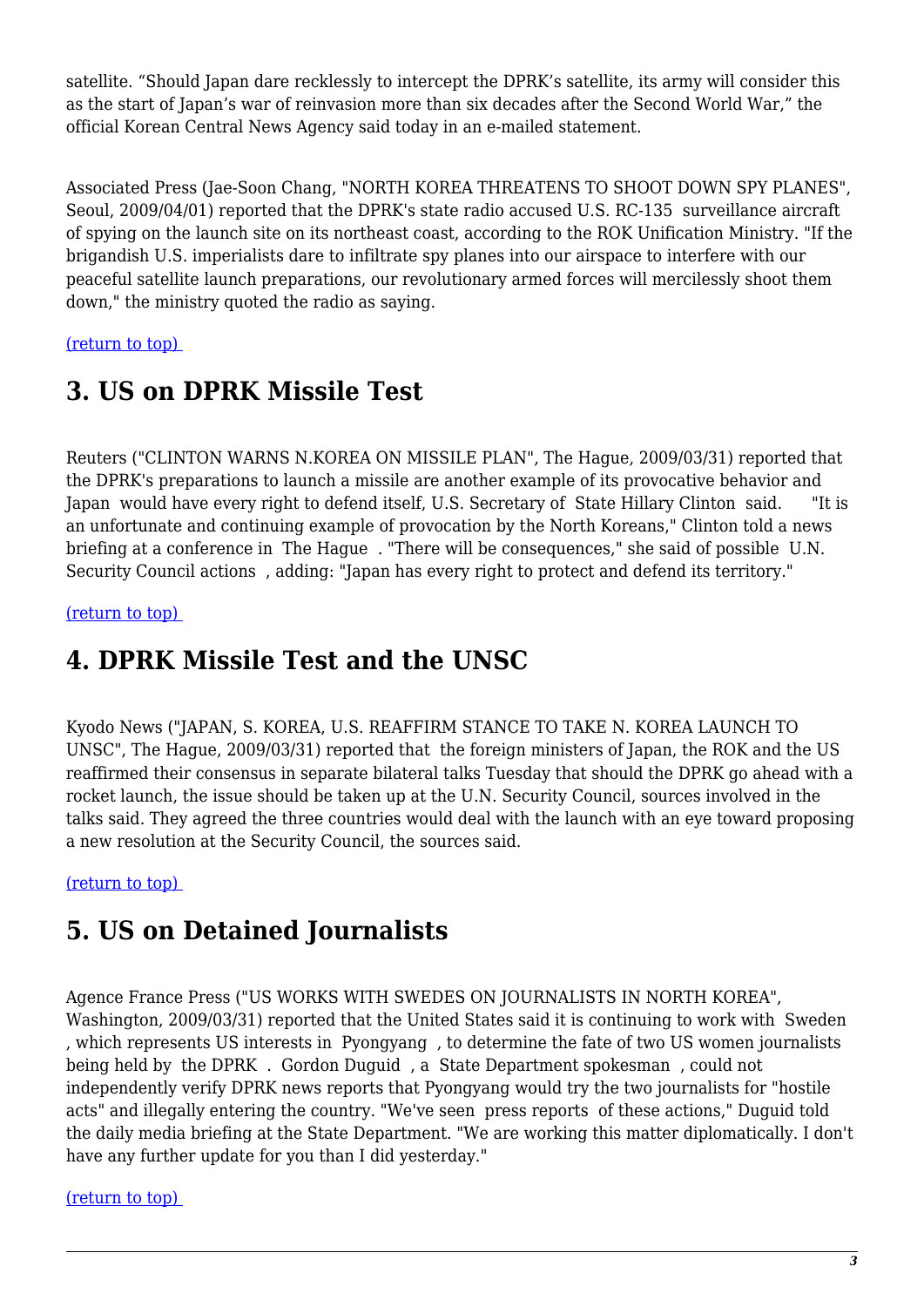# **6. Inter-Korean Relations**

Korea Times (Kim Sue-young , "SEOUL CALLS FOR ACCESS TO DETAINEE", 2009/03/31) reported that the ROK called on the DPRK to allow its officials access to a ROK worker detained at the Gaeseong Industrial Complex for criticizing the DPRK's political system. The DPRK, however, refused to grant communication with the employee of Hyundai Asan, which operates the industrial zone and tour programs to Gaeseong and the Mt. Geumgang resort, according to the Ministry of Unification in Seoul. "We keep asking for permission but haven't received any response from the North since the detention,'' ministry spokeswoman Lee Jong-joo said.

<span id="page-3-0"></span>[\(return to top\)](#page-0-0) 

### **7. Inter-Korean Athletics**

Chosun Ilbo ("TIGHT SECURITY AS N.KOREA GEARS UP FOR MATCH AGAINST SOUTH", 2009/03/31) reported that the DPRK's 25-member World Cup squad, slated to compete with the ROK at a final-round Asian World Cup qualifier on Wednesday, trained under watertight security. The Mayfield Hotel, where the DPRK players are staying, is like a fortress. Some 90 police officers were deployed in the areas surrounding the hotel. Meanwhile, the ROK's national team, led by coach Huh Jung-moo, trained at the Seoul World Cup Stadium.

Dong-A Ilbo ("`I WANT TO UNIFY SOUTH AND NORTH KOREAN TAEKWONDO`", 2009/03/31) reported that one of the two leading world governing bodies of the Korean martial art taekwondo is seeking to unify with its leading rival. "Taekwondo was originally one. It has been divided for more than 36 years but now is the time to reunite. So I seek integration with the World Taekwondo Federation," said Choi Jung-hwa, chairman of the International Taekwon-Do Federation. As a preliminary step toward consolidation of the two bodies, he said he will relocate his organization's headquarters in Vancouver, Canada, to the ROK.

<span id="page-3-1"></span>[\(return to top\)](#page-0-0) 

#### **8. Russia Missile Test**

RIA Novosti ("RUSSIA TO TEST LAUNCH TOPOL BALLISTIC MISSILE IN APRIL", 2009/03/31) reported that Russia will test launch on April 10 a Topol intercontinental ballistic missile from the Plesetsk space center in northern Russia, the Strategic Missile Forces (SMF) said on Monday. The RS-12M Topol (SS-25 Sickle) is a single-warhead intercontinental ballistic missile (ICBM) approximately the same size and shape as the U.S. Minuteman ICBM. "The goal of the upcoming launch is to confirm the reliability of the technical characteristics [of the missile] during an extended service period," the SMF said in a statement.

<span id="page-3-2"></span>[\(return to top\)](#page-0-0) 

### **9. Japan on Maritime Security**

EarthTimes ("JAPAN GIVES 8 MILLION DOLLARS TO BOOST SECURITY IN MALACCA STRAIT",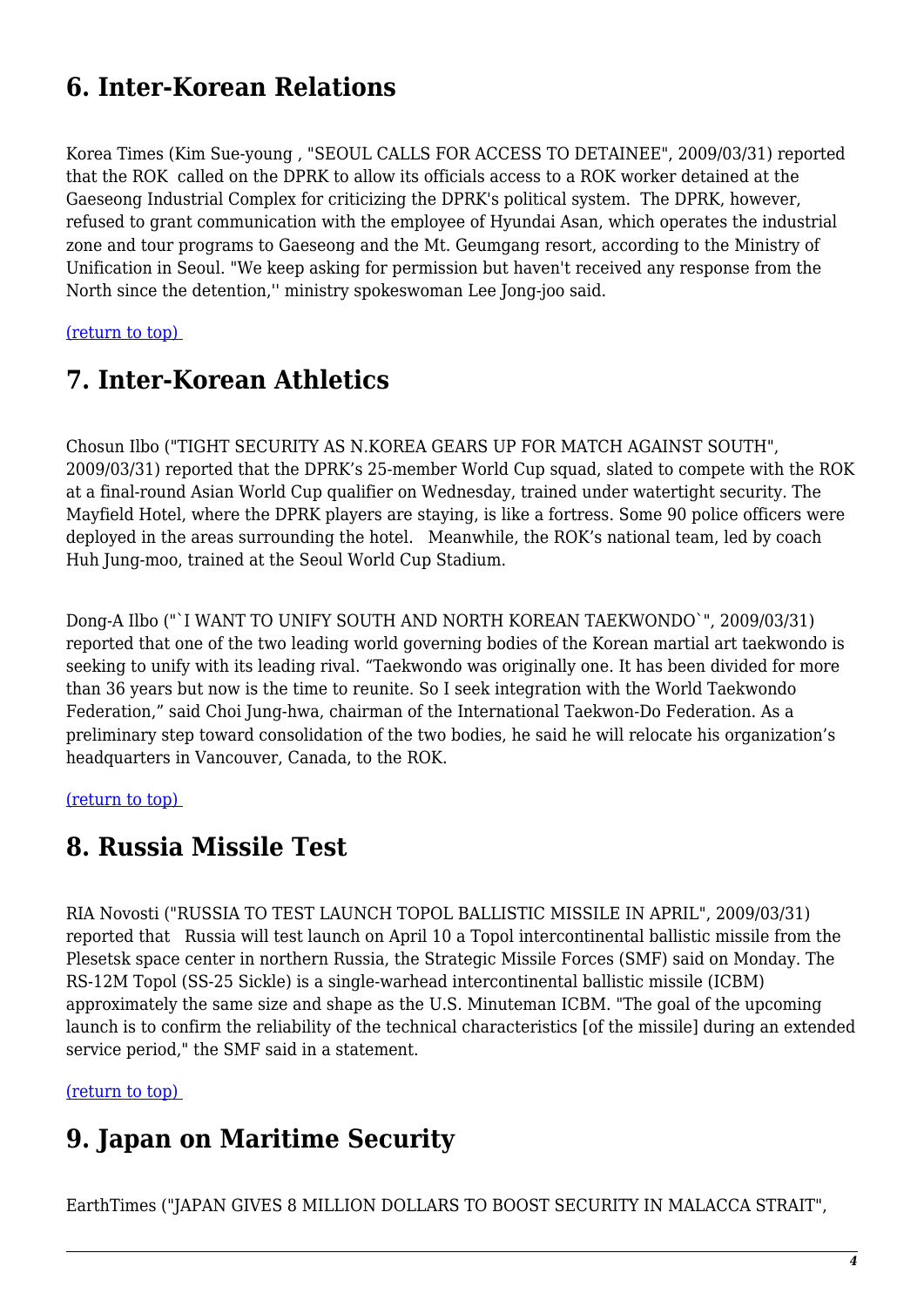2009/03/31) reported that the Japanese Government pledged a grant of 29.9 million ringgit (8.1 million dollars) to boost Malaysia's maritime security efforts in the Malacca Strait. "Safety and security in the strait is a high priority not only to Malaysia but also for international users like Japan," said Japanese Ambassador Masahiko Horie during a signing ceremony in Kuala Lumpur . About 21.8 million ringgit of the grant would be allocated to Malaysian Customs while 8.1 million ringgit would be channeled to the Malaysian police force, the official Bernama news agency said.

<span id="page-4-0"></span>[\(return to top\)](#page-0-0) 

### **10. PRC on Cyber Warfare Accusations**

The Associated Press (Alexa Olesen, "BEIJING REJECTS CHINA SPY RING REPORT AS `LIES'", 2009/03/31) reported that the PRC denied a research report's contention that a PRC-based computer spy ring stole sensitive information from thousands of hard drives worldwide, calling the accusation a lie meant to feed anxiety over Beijing 's growing influence. In the government's first reaction to the report, Foreign Ministry spokesman Qin Gang said the conclusions were symptoms of a " Cold War virus" that causes people overseas to "occasionally be overcome by China-threat seizures."

#### <span id="page-4-1"></span>[\(return to top\)](#page-0-0)

### **11. PRC-ASEAN Military Cooperation**

The Associated Press (Christopher Bodeen , "SOUTHEAST ASIA MILITARY DELEGATES TOUR CHINA BASE", Nankou, 2009/03/31) reported that top Southeast Asian military brass toured a tank base north of Beijing on Tuesday, highlighting the PRC's growing engagement with a region that has long felt neglected by the US. Officers from the ten-member Association of Southeast Asian Nations viewed a demonstration of sophisticated computer training simulators at the home of the Sixth Armored Division, then posed for photos with members of the PRC's People's Liberation Army. Tuesday's visit followed two days of workshops focused on boosting cooperation in peacekeeping and humanitarian relief along with efforts to fight piracy and drug smuggling.

<span id="page-4-2"></span>[\(return to top\)](#page-0-0) 

# **12. Sino-Indian Relations**

Times of India ("INDIA, CHINA CONSENSUS ON AVOIDING WAR: CHINESE SPOKESMAN", 2009/03/31) reported that the PRC and India have reached a consensus that there will be no war between the two countries, Chinese foreign ministry spokesman Qin Gang said. He was replying to reporter seeking his views on a report in an Indian newspaper saying that the Indian military did its work assuming the PRC to be an enemy and expecting a war with it in the next 10 years. "We feel surprised about the report," Qin Gang at a regular news briefing.

#### <span id="page-4-3"></span>[\(return to top\)](#page-0-0)

#### **13. Cross Strait Relations**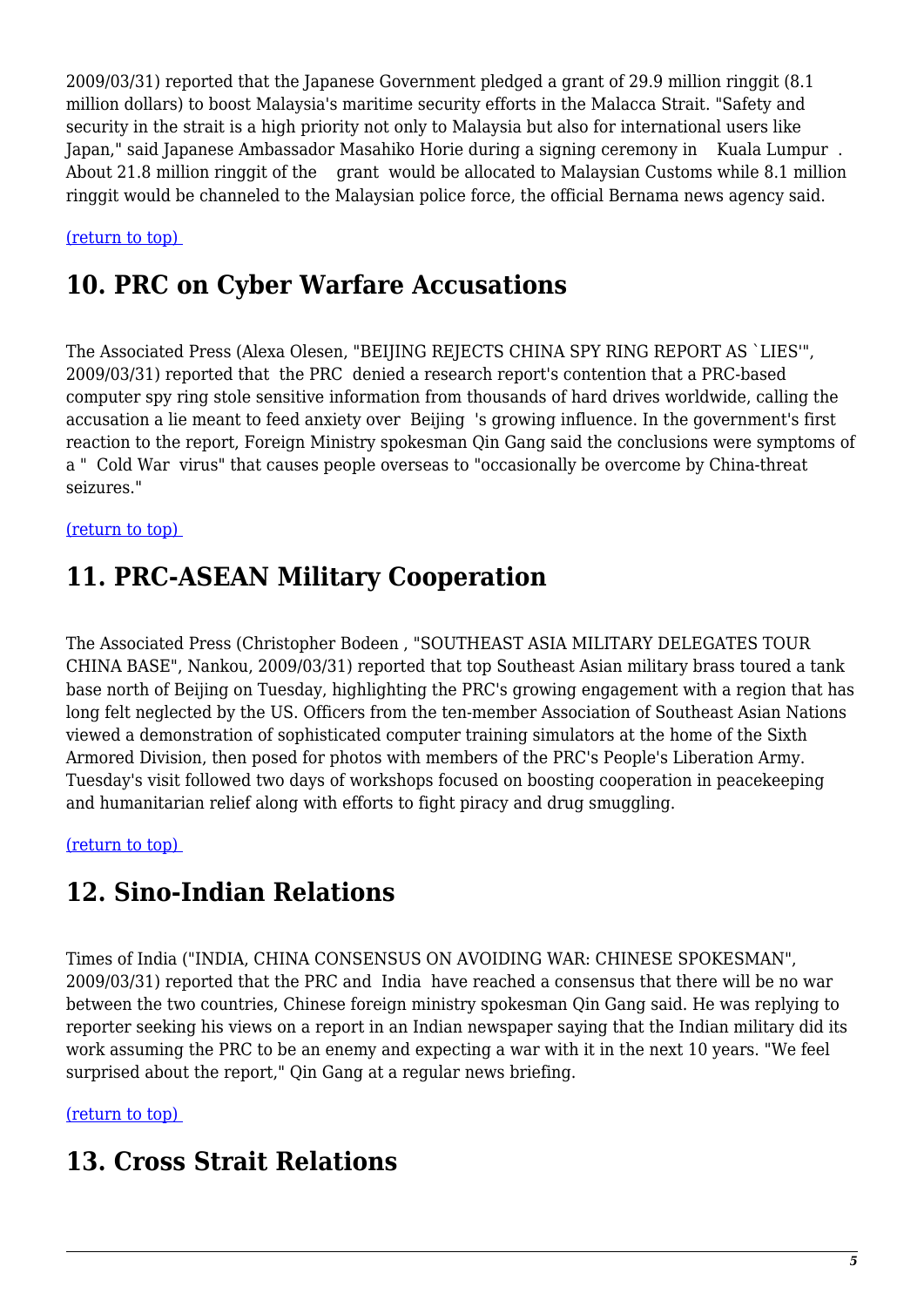The Associated Press ("TAIWAN, CHINA REPS TO ATTEND US MILITARY MEET", Taipei, 2009/03/31) reported that the PRC and Taiwan said the two sides will send representatives to a summer military workshop in Hawaii, paving the way for their first military meeting since they split amid civil war six decades ago. The official China Daily newspaper in Beijing cited senior military officials as saying that "servicemen from the mainland and Taiwan will meet for the first time" at the August event, in which two-star generals from 28 countries and regions are scheduled to participate. Taiwanese Ministry of Defense spokesman Maj. Gen. Yu Sy-tue said Taiwan will send officers to the workshop.

#### <span id="page-5-0"></span>[\(return to top\)](#page-0-0)

### **14. Sino-Australian Relations**

The Financial Times (Peter Smith, "AUSTRALIA CLEARS CHINA'S FORTESCUE DEAL", Sydney, 2009/03/31) reported that the PRC's efforts to expand in Australia's resources sector were given a substantial boost on Tuesday when Canberra approved Hunan Valin Iron and Steel's purchase of up to 17.55 per cent stake in Fortescue Metals, the country's third largest iron ore exporter. There was optimism that the PRC's Minmetals, which last week had its A\$2.6bn (US\$1.8bn) agreed takeover of Oz Minerals blocked, would strike a revised deal after the PRC group submitted a new bid proposal that excluded the Prominent Hill mine cited by Canberra as the reason for rejecting the initial offer.

Reuters (ANTI-CHINA TENSIONS ON THE RISE IN AUSTRALIA, "", Canberra, 2009/03/31) reported that Australia's Sinophile Prime Minister Kevin Rudd is fighting perceptions he has become a "running dog" for Beijing as anti-PRC sentiment mounts at home, threatening billions of dollars worth of PRC investment. With Rudd urging a greater IMF role for PRC at a meeting this week of major economies in London, Australia's conservative Opposition Leader Malcolm Turnbull accused Rudd of having become a "roving ambassador for the People's Republic of China".

#### <span id="page-5-1"></span>[\(return to top\)](#page-0-0)

# **15. PRC Security**

Associated Press (Christopher Bodeen, "CHINESE OFFICIAL CALLS FOR HEIGHTENED SECURITY", Beijing, 2009/04/01) reported that Zhou Yongkang, Chinese Communist Party head of public order, said the global financial meltdown posed a new set of problems for the party. "Faced with the present international and domestic situation, particularly the deep change in the economic environment, it is imperative to soberly recognize the new scenario and new challenges facing public order," Zhou was quoted as saying by state media Wednesday. He did not specifically say what measures would be put in place to control crime and unrest.

<span id="page-5-2"></span>[\(return to top\)](#page-0-0) 

# **16. PRC-EU Energy Cooperation**

People's Daily Online ("CHINA, EU TO JOINTLY BUILD ENERGY INSTITUTE", 2009/03/31) reported that the Financing Agreement for the PRC-EU Institute of Clean and Renewable Energy was signed in Beijing On March 30. It was signed by PRC Vice-Minister of Commerce Gao Hucheng and Benita Ferrero-Waldner, Commissioner for External Relations and Neighborhood Policy. This major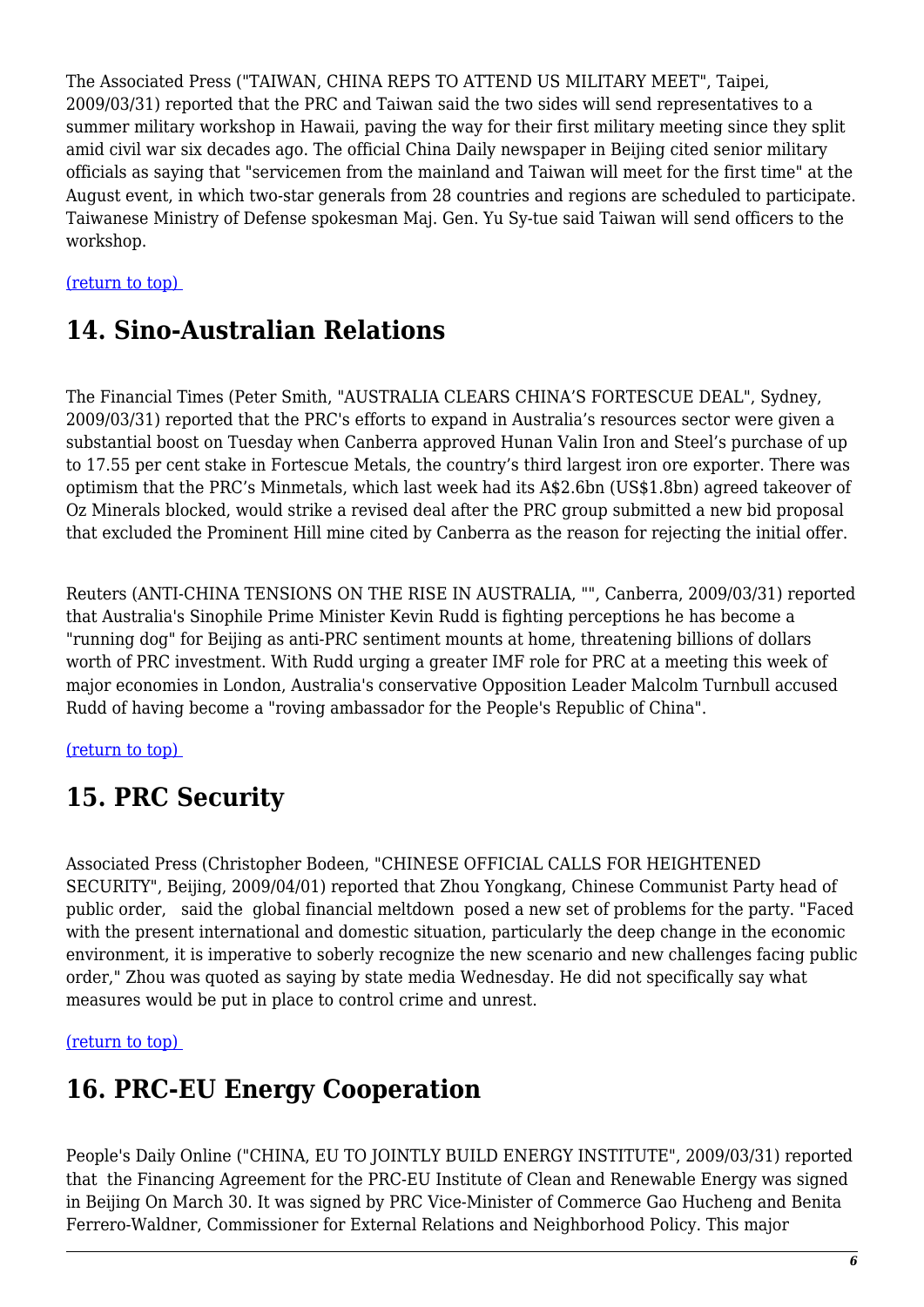initiative, launched by the European Commission and the PRC Government, aims at increasing capacity for achieving the PRC's energy policies, notably the ones focusing on renewable energy and energy efficiency. Moreover, it aims at creating durable links between specialized PRC and European clean and renewable energy professionals, researchers and academics.

<span id="page-6-0"></span>[\(return to top\)](#page-0-0) 

# **17. PRC Environment**

Caijing Magazine ("POLLUTION MONITORS: LIGHTS, CAMERA, INACTION", 2009/03/31) reported that a high-tech system using closed-circuit video monitors and online computers provides a panoramic view of each of Taizhou's 93 major pollution sources. But whether this technological gadgetry has actually improved the nation's pollution control efforts – and met the lofty goals of the Ministry of Environmental Protection (MEP) -- remains to be seen. Data manipulation is a recurring issue, and legal enforcement mechanisms are weak. Some experts have suggested turning over the monitoring system to an independent operator to prevent collusion between government watchdogs and business interests.

#### <span id="page-6-1"></span>[\(return to top\)](#page-0-0)

#### **18. PRC Energy and the Environment**

Xinhau News (Wang Aihua, Zhang Yunlong, "CHINA RESORTS TO WIND FOR GREEN POWER ", Hohhot, 2009/03/31) reported that once confined to small, three-blade turbines that produced tiny volumes of electricity for remote cottages, wind power is again spreading across the PRC's countryside. In China's northern Inner Mongolia, legions of enormous white turbines stand high on the ground, capturing strong winds from the heartland of Mongolia and Siberia. The Inner Mongolia Autonomous Regional Government says its installed capacity reached 3 million kilowatts by the end of 2008. This year that generating capacity is expected to rise by 50 percent.

#### <span id="page-6-2"></span>[\(return to top\)](#page-0-0)

### **19. PRC on Climate Change**

Xinhau News (Wu Liming, Huan Gongdi, "TOP CHINESE NEGOTIATOR URGES DEVELOPED COUNTRIES TO COMMIT MORE IN FIGHTING CLIMATE CHANGE", Bonn, 2009/03/31) reported that top PRC negotiator urged developed countries to give more commitments and support to developing countries in fighting climate change. Su Wei, PRC delegation chief to the UN climate change talks in Bonn, made the call in an interview with Xinhua. Su said the success of the Copenhagen summit lies in whether or not the developed countries would make "substantial arrangements" for transferring climate-friendly technologies to and providing funds for developing countries.

#### <span id="page-6-3"></span>[\(return to top\)](#page-0-0)

### **20. PRC Anti-Corruption Measures and the Internet**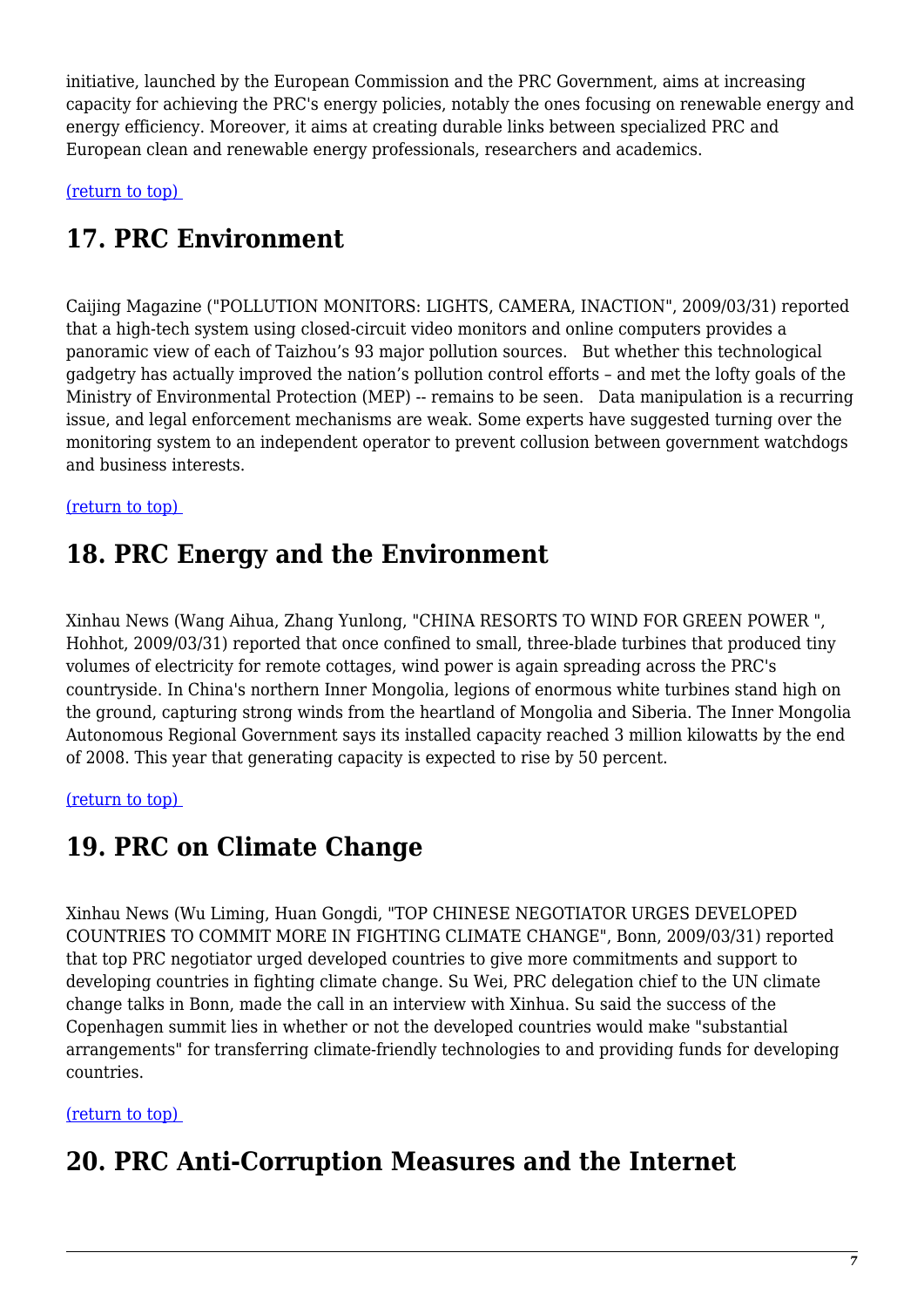Reuters ("CHINA WEB USERS TURN KEEN EYE BACK ON GOVERNMENT", Beijing, 2009/03/31) reported that already under pressure to create jobs and growth while clinging to absolute power, the PRC 's Communist Party faces a growing headache from Internet users keen to expose its members' sometimes questionable habits. A pair of receipts from an upscale karaoke club sparked the latest Internet-led furor over government corruption earlier this month, ending the career of a mid-level bureaucrat from Liuyang, in southern Hunan province. With the PRC 's state-controlled media often reluctant to report, and Party-appointed watchdogs sometimes embroiled in scandal themselves, the PRC's Internet users have taken it upon themselves to ferret out official corruption.

[\(return to top\)](#page-0-0) 

#### **II. PRC Report**

# <span id="page-7-0"></span>**21. PRC Shanghai World Expo**

Labor News ("SHANGHAI: 500,000 VOLUNTEERS CARRY OUT EVENTS FOR WORLD EXPO", 2009/03/30) reported that on the 400 day counting down from World Expo, 500,000 volunteers in Shanghai went on the streets to carry out a series of voluntary events. Volunteers in Changning District picked up trash in the parks and streets; In Jingan District, two sculptures made by a fivestar chef spending a week of time were unveiled, as the window of industrial exhibition. All these events are carried out for welcoming the World Expo.

<span id="page-7-1"></span>[\(return to top\)](#page-0-0) 

# **22. PRC Civil Society and Family Planning**

Guagnxi News Net ("BEIHAI FAMILY PLANNING ASSOCIATION DEVELOPS PUBLICITY CAMPAIGN", 2009/03/31) reported that recently, Beihai Municipal Family Planning Association has won the title of "Beihai Advanced Social Science Institute", for its contributions in family planning publicity. This year, the work focus of Beihai Family Planning Association is on the returned migrant workers. 36 publicity sites will be set up in the whole city. 80,000 publicity materials, contraceptive drugs and condoms will be distributed freely.

<span id="page-7-2"></span>[\(return to top\)](#page-0-0) 

# **23. PRC Civil Society**

Jing News (Nan Ruoran, "BEIJING HOMEMAKING SERVICE ASSOCIATION HOLDS HOMEMAKING SKILL COMPETITION", 2009/03/31) reported that Beijing Homemaking Service Association will hold homemaking skill competition from March to August this year. The Competition will set up four units: household cleaning, elderly care, home meal production, maternal and neonatal care. The Competition includes two parts: theoretical and practical. The final result will take account of both of the parts.

[\(return to top\)](#page-0-0)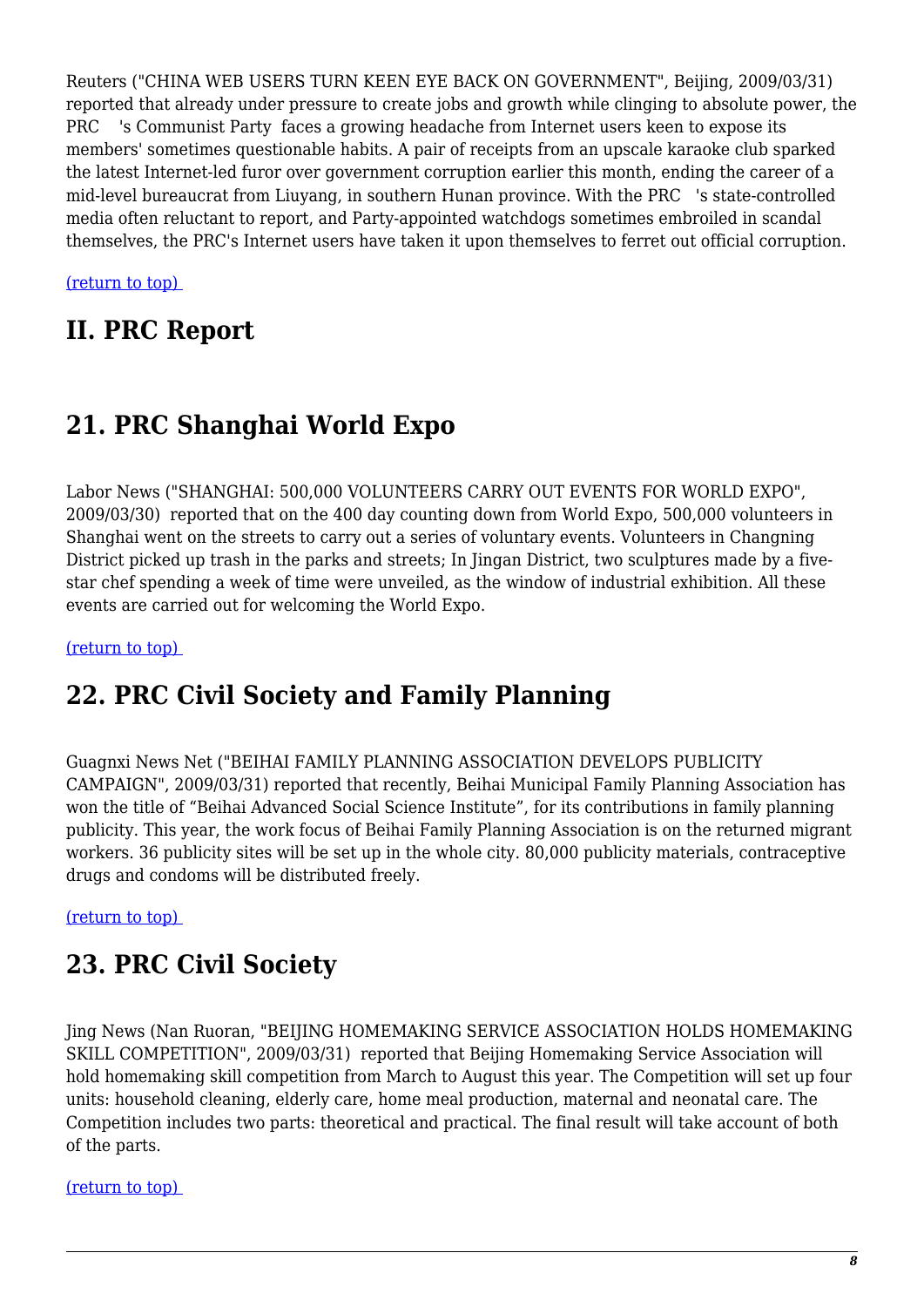### **III. ROK Report**

#### <span id="page-8-0"></span>**24. DPRK Missile**

Independence Shinmun (Jeon Bongkeun, "MISREPRESENTATION OF JUSTIFICATION BEHIND DPRK'S 'ROCKET LAUNCH,' DPRK'S 'MISSILE LAUNCH' WILL LEAD TO A 'CRUEL SPRING' WITH DIPLOMATIC ISOLATION, TIGHTENED ECONOMIC SANCTION", 2009/04/01) wrote that the reason international society is sensitive about the DPRK's rocket launch is because of combination of the long-range rocket and nuclear weapons. If DPRK succeeds its, in a short while, DPRK's nuclear missiles will be able to aim at any country on earth. It is likely that the UN Security Council will tighten its sanctions on DPRK and apply new bilateral or multilateral sanction system. If the DPRK cares even a little about the welfare of its people, the Korean peninsula, and peace in northeast Asia, they should stop the rocket launch at once and come to the six-party talks table.

<span id="page-8-1"></span>[\(return to top\)](#page-0-0) 

#### **25. DPRK Detention of Journalists**

Chosun Ilbo ("DPRK SHOULD FOLLOW INTERNATIONAL STANDARDS WHEN DEALING WITH FOREIGN CIVILIANS", 2009/04/01) wrote that the DPRK should deal with the detained US reporters issue according to the common idea and universal values of international society, such as protection of civilians and respect for human rights. The government should also inspect and preserve the overall arrangements to protect the security of ROK citizens entering DPRK.

#### <span id="page-8-2"></span>[\(return to top\)](#page-0-0)

#### **26. U.S., ROK Policy Toward DPRK**

Chosun Ilbo (Park Dooshik, "WILL PRESIDENT LEE AND OBAMA WALK THE 'POWERLESS WALK' AGAIN?" ", 2009/04/01) wrote that the DPRK's provocations have always been the same, and the ROK and US governments have always been powerless. Despite opportunities to change the situation to fit the ROK and US framework, the two countries let the DPRK lead the situation into a vicious circle. April, 2009, another opportunity awaits big decisions. What we urgently need is conviction and inspiration at the summit level. As long as DPRK is full of confidence in their provocative tactics, the nuclear issue will never be solved. After 16 years of failure on the same road, are the ROK and US governments still about to go the same way?

#### <span id="page-8-3"></span>[\(return to top\)](#page-0-0)

#### **27. Inter-Korea Relations**

Kyunghyang Shinmun (Yang Moonsoo, "KAESONG INDUSTRIAL REGION, NORTH AND SOUTH MUST REVIVE THE WILL", 2009/04/01) reported that Moonsoo Yang, professor at the University of North Korean Studies stated that Kaesong Industrial Region, which started out with big expectations, somehow became negligible. The blame is on both the DPRK and ROK. Both the DPRK